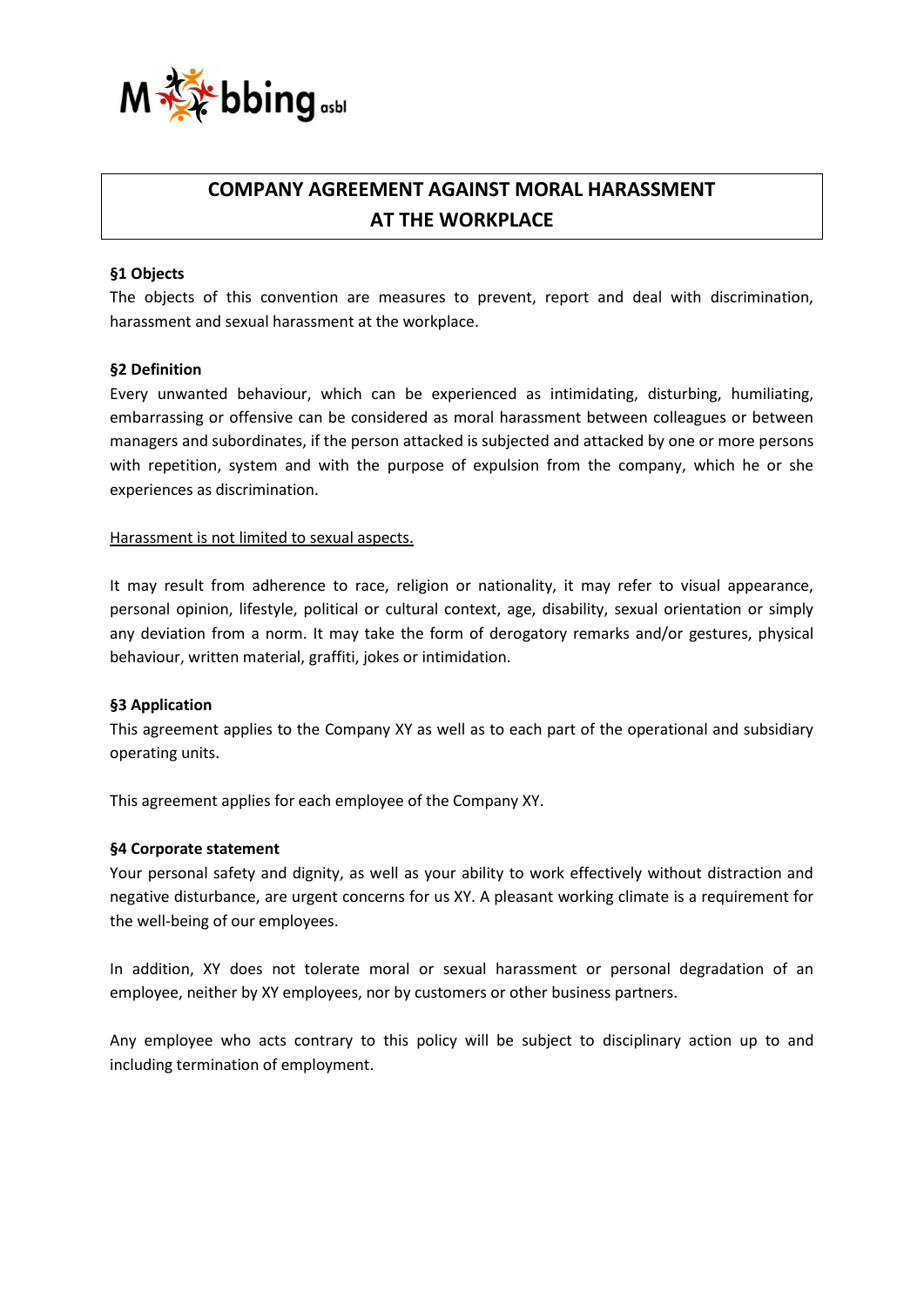

# **§5 Preventive measures**

A joint committee must be established. This committee shall be composed equally of the management and the staff delegation. However, external experts may be consulted.

- the members of the joint committee shall receive adequate training,
- the members of the commission have the right to make consultations during working hours,
- for consultations, an appropriate space will be made available by management,
- during company meetings, experts can refer to moral and/or sexual harassment.

# **§6 Declaration**

Every employee has the right to confide in a contact person as a potential victim of harassment. This interlocutor must, however, take adequate measures to stop the harassment.

#### **§7 Advice from management**

#### Acting personally against harassment

It is very important to stop the harassment from the very beginning and to call the harasser to order and tell him clearly to stop the harassment. In most cases, this is already enough. If this is not the case, the informal procedure should be followed.

#### The informal procedure

If you need support, consult the Joint Committee or your staff delegation. These persons act as a contact person for each employee in XY who needs to express his or her views on this issue.

# Duties of the interlocutor

- listen to your concern or complaint with understanding
- discuss with you the available options that can help solve the problem
- trying to calm the conflict situation
- treat your information discreetly and confidentially, until the expressed desire to take formal action is met
- explain the formal procedure

# **§8 The formal procedure**

A chronological report will be drawn up by your interlocutors containing the nature of the complaint, the place, time, form and frequency of the actions and the names of the persons concerned. The interlocutors will guide you through the formal complaint.